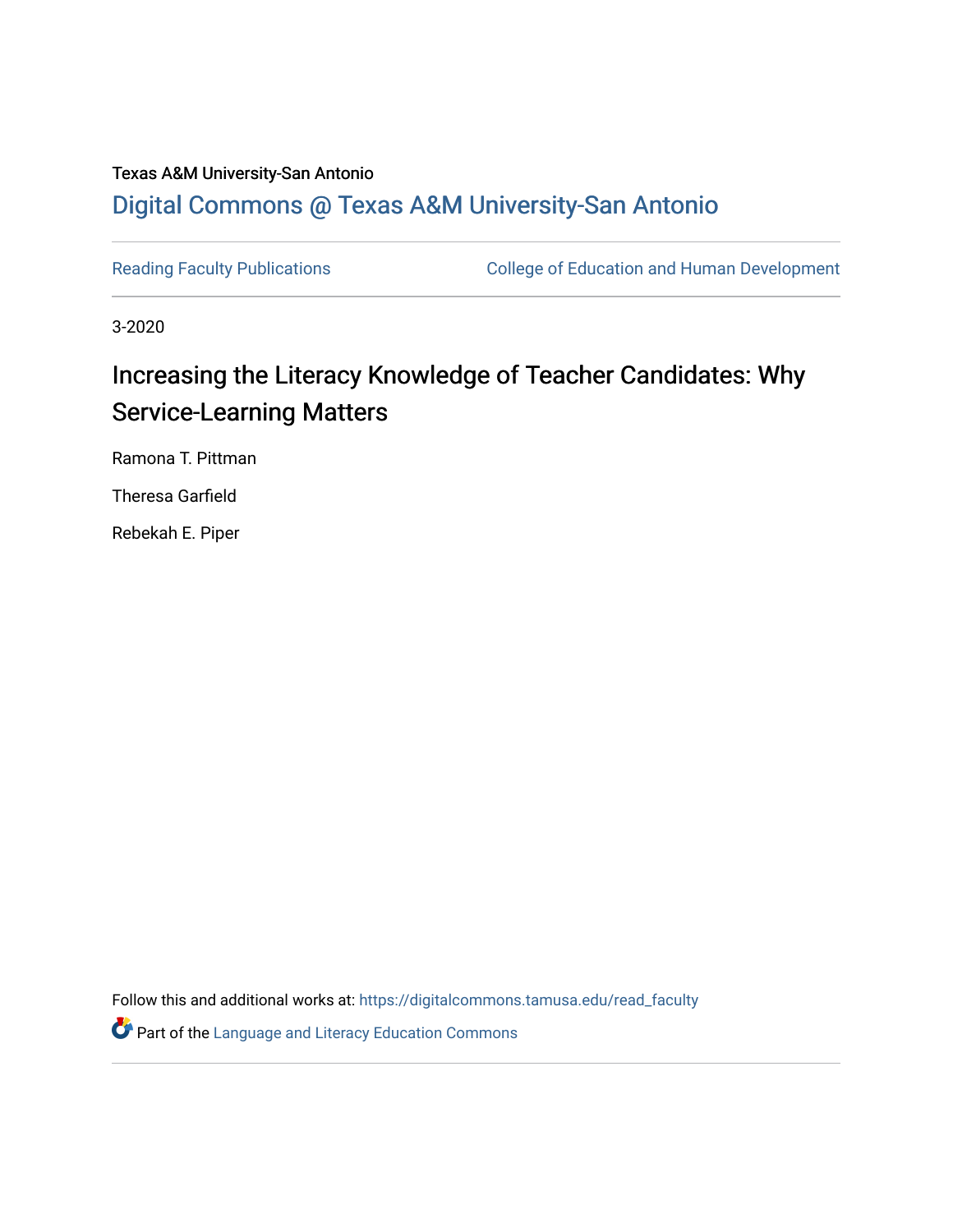## **UNIVERSITY-COMMUNITY COLLABORATIONS PORTAL (COMMUNITY PORTAL)**

## Increasing the Literacy Knowledge of Teacher Candidates: Why Service-Learning Matters

Ramona T. Pittman, Theresa Garfield and Rebekah E. Piper Texas A&M University-San Antonio, US Corresponding author: Ramona T. Pittman ([ramona.pittman@tamusa.edu](mailto:ramona.pittman@tamusa.edu))

Educator preparation programs seek to provide teacher candidates with authentic learning experiences that support the learning process, and one means is to engage teacher candidates in service-learning. Elementary schools are tasked with improving the literacy outcomes of struggling readers, and community-based programs focused on literacy, seek to improve the literacy achievement of its' citizens. This work explores how an educator preparation program collaborated with a community-based organization to provide elementary, struggling readers with 1:1 literacy instruction via teacher candidates from the local university. The aim is to showcase the process, procedures, and benefits of universities partnering with local PK-12 schools and community-based organizations.

**Keywords:** community-university-school partnerships; literacy development; service-learning; teacher preparation

Two challenges face the implementation of service-learning in educator preparation programs: how to effectively impact the community and how to integrate praxis into the experience (Skinner & Chapman, 1999). The authors of this paper sought to identify meaningful ways to engage teacher candidates through a learning experience that impacts the community and in turn, produce meaningful outcomes for kindergarten-third (K-3<sup>rd</sup>) grade learners. Research shows that it is more beneficial to provide interventions to  $K-3^{rd}$  grade students who struggle with reading during the Learning to Read stages of reading (Chall, 1983). Third grade students are more apt to experience Matthew Effects in reading (Stanovich, 1986), which means students who fail at reading in the early grades will read less while their counterparts read more, thus improving their literacy skills while the students who struggle do not improve their literacy skills.

Given the importance of early intervention, one such community-based organization, SA Reads, currently provides community members with opportunities to tutor K-3<sup>rd</sup> grade students in literacy to improve students' literacy attainment and combat Matthew Effects. Given this match between the researchers' objectives and SA Reads' mission, the researchers sought to explore the following research questions: Does service-learning, via SA Reads, increase the acquisition of literacy knowledge and skills of teacher candidates, and does service-learning, via SA Reads, increase the efficacy of teacher candidates to teach literacy to K-3<sup>rd</sup> grade students. The researchers were particularly interested in knowing whether service learning benefitted teacher candidates by increasing their literacy knowledge, skills, and efficacy. Research has consistently shown that many in-service teachers are not prepared to teach literacy (Pittman, Zhang, Binks-Cantrell, Hudson, & Joshi, 2019; Joshi et. al, 2009; Moats, 1999); therefore, the researchers were interested in determining if service learning would increase teacher candidates in the aforementioned areas through a servicelearning experience.

This paper frames service-learning, specifically in teacher preparation; explores extant literature pertaining to service-learning and community partnerships; provides an overview of a service-learning project in literacy; and discusses the results of a research study that examines the efficacy of such partnerships. Although the literature suggests that several studies have examined service learning and teacher candidates (Cone, 2012; Harrison, 2013; Wade, 2000; Wall, 2017), few have examined ways in which service learning impacts teacher candidates' *literacy* knowledge, skills, and efficacy. This study intends to fill gaps in the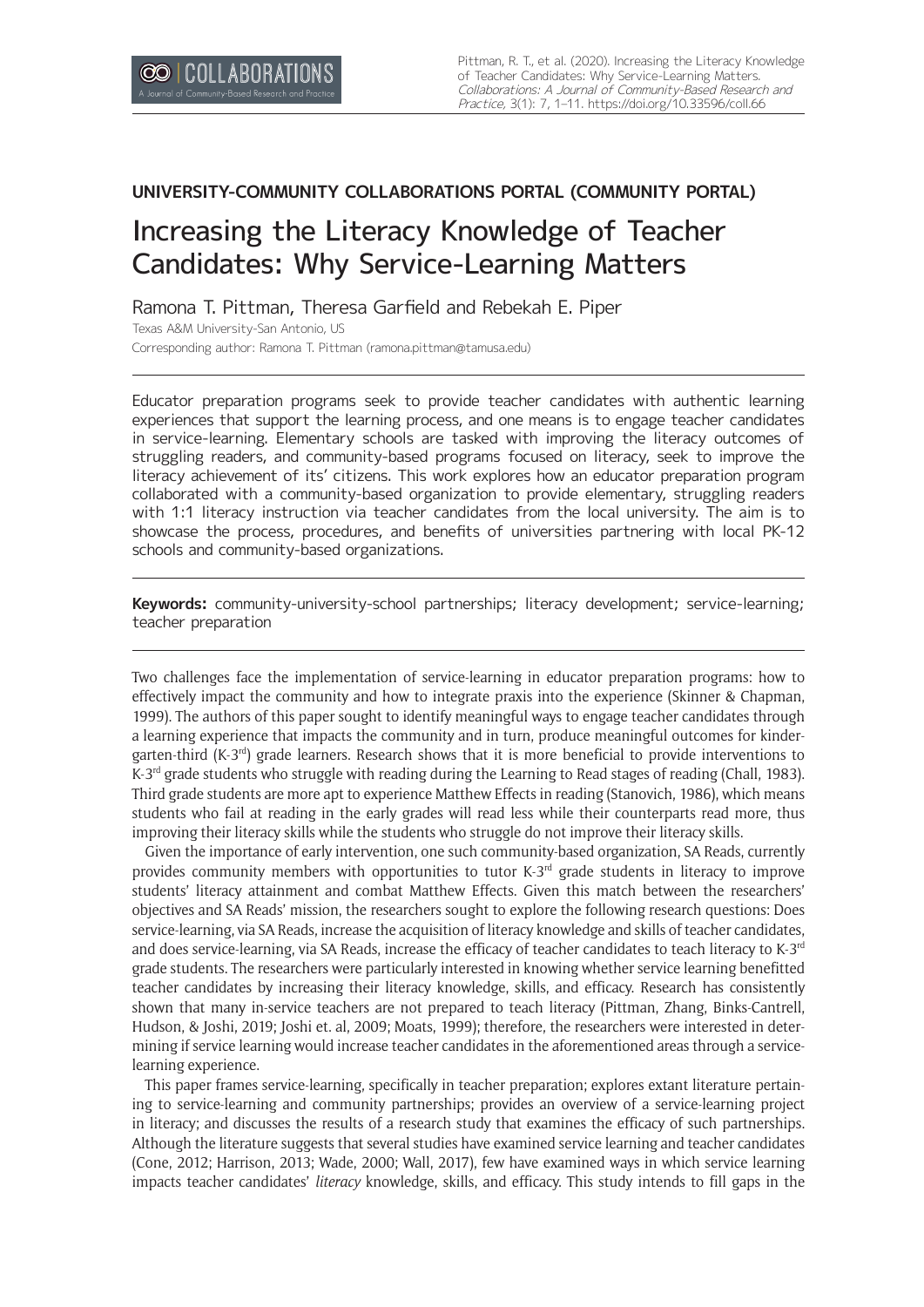literature by focusing on literacy service-learning and teacher candidates. Examining the impact of servicelearning on the preparation of teachers is an important topic as teacher preparation programs become increasingly taxed with reducing credit hours, implementing outside standards, and meeting the needs of developing high-quality educators. Teacher preparation programs must, therefore, account for every experience candidates have and when an opportunity exists to meet needs on multiple levels, as it does in service-learning, aligning all outcomes becomes crucial. Additionally, this alignment is critical because teacher candidates need to be prepared to teach, with efficacy, the more than 60% of students who are not reading at a level of proficiency when they reach fourth grade (National Assessment of Educational Progress, 2017).

## **Service Learning**

Service-learning is an integral part of experiential learning for students. The concept builds upon Dewey's (1938) idea of giving students opportunities to learn through experiential learning and experiences versus a traditional approach to education, where students are responsible for gaining the knowledge through lecture and readings. This knowledge demonstration through service-learning provides authentic handson learning opportunities for teacher candidates. Skinner and Chapman (1999) define service-learning as "curriculum-based community service that integrates classroom instruction with community service activities" (p. 3). Service-learning requires clear learning objectives, addresses the needs of the community over time, and supports critically analytic activities. These activities are incorporated into classroom discussions, presentations, or directed writing (Skinner & Chapman, 1999).

Traditional teacher preparation programs implement clinical practice as part of teacher candidate preparation. Clinical practices generally include field-based observations and student-teaching/clinical-teaching. Service-learning is often missing in teacher candidates' experiences. Community-based, service-learning provides an exceptional opportunity through which teacher candidates develop skills and strategies in controlled settings that will influence teacher-student interaction when they enter the education profession. Teacher-student interaction is a valuable experience for teacher candidates' development because it is one of the significant advantages to supporting student learning and development (Pianta, 2016). It also increases student engagement (Pianta, Hamre, & Allen, 2012) and possibly curtails behavior problems (Hamre & Pianta, 2006). Each of these interactions positively impact student achievement, which is the ultimate goal of education. Allen, Gregory, Makami, Hamre, & Pianta (2013) found that students achieved when the class offered high quality teacher-student interactions with an encouraging emotional climate, used varied and engaging instructional learning experiences, and emphasized inquiry and problem solving.

Furthermore, the notion of service-learning also increases engagement with community organizations whereas teacher candidates gain high quality learning experiences while providing service for the partnering organization.

#### **Service-Learning and Teacher Candidates**

Harrison (2013) found that a service-learning project could provide a space for teacher candidates to have meaningful conversations about their cultural deficit perspectives. Silverman (2011) defines "cultural deficit perspective" as a view that individuals from certain cultural groups lack the ability to succeed due to their cultural background. Harrison (2013) suggests that the critical interpersonal reflection of teacher candidates' cultural deficit perspectives provide candidates strengths-based ways to begin to know their students and their families.

Additionally, Wade (2000) asserted service-learning in diverse communities allowed teacher candidates to become more culturally competent by increasing diversity awareness, questioning any subjectivities or pre-conceived ideas about race and ethnicity, and eventually to learn to affirm and approach the topic of diversity with their students and families they serve. Becoming culturally competent is vital to teacher candidates' understanding of diversity, as Paine (1990) theorizes a framework for understanding the varied levels of diversity and how these levels, which include: individual differences (e.g., overweight, thin, short, shy), categorical differences (e.g., social class, race, gender), contextual differences (extends the first two differences but examines the cause of the difference), and pedagogical perspective (implications-consequences for both teaching and learning) are hierarchical and can intersect one another.

Moreover, Wall (2017) found that providing service-learning with diverse populations as a pedagogical approach connects the understanding of diverse learners for predominately White undergraduate students. Through guided reflections, the teacher candidates disclosed that the students were "less different" than they anticipated. Ladson-Billings (2006), therefore, asserts that high expectations should be established for all students with the consideration that achievement is diverse for each student. Lastly, Cone (2012) posits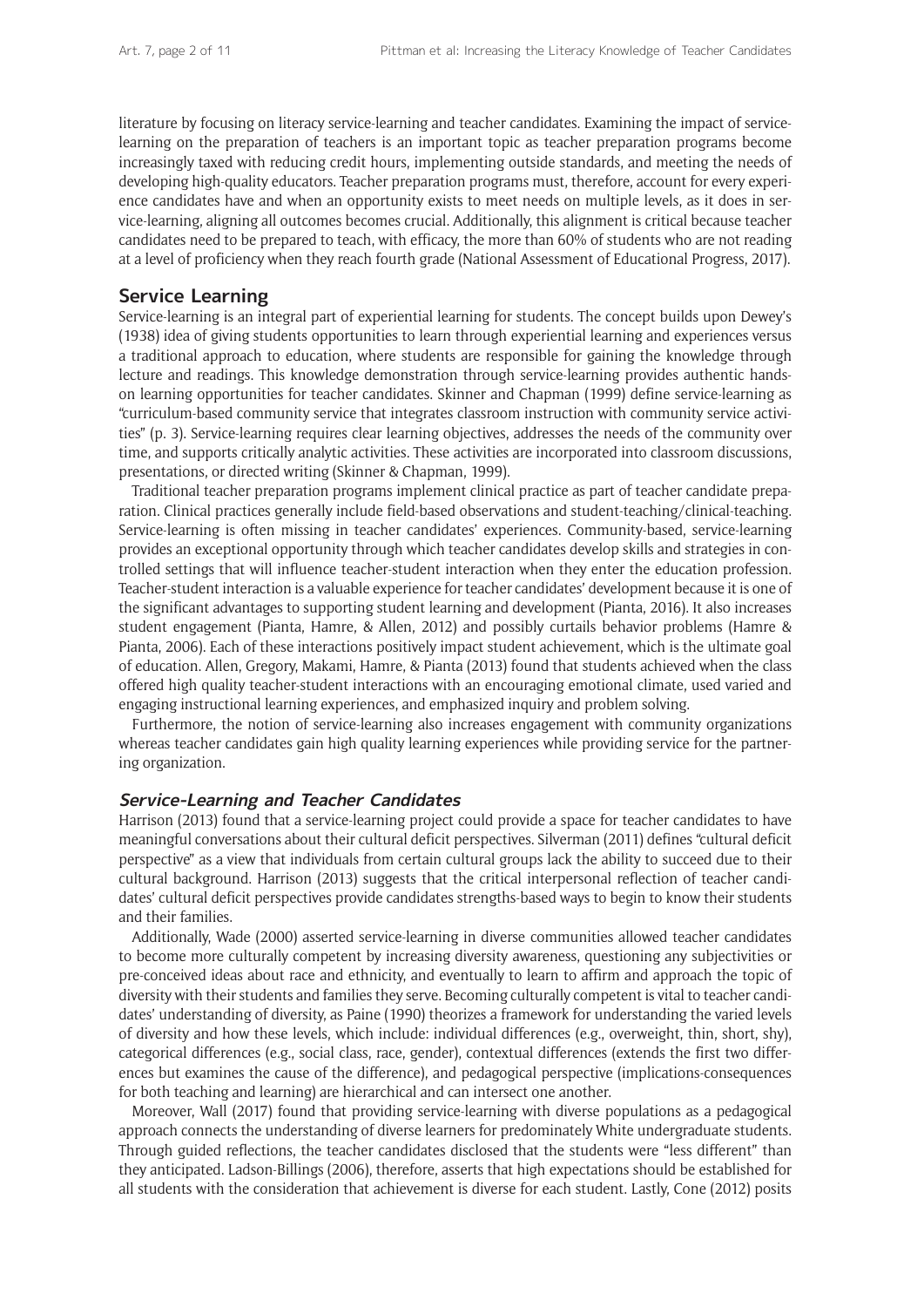that community-based, service-learning provides teacher candidates opportunities to forge relevant connections to learning and appreciate cultural capital of diverse learners.

Bernadowski, Perry, and Del Greco (2013) compared teacher candidates who participated in service-learning connected to a course and those who volunteered to participate in service-learning projects. Results revealed that the teacher candidates who participated in service-learning connected to a course felt better prepared to teach students. In turn, teacher candidates demonstrated higher confidence in their approach to teaching.

Self-efficacy is one's belief that he or she can achieve a task (Bandura, 1977). Teacher efficacy is a teachers' confidence in engaging and encouraging student learning (Hoy, 2000). Several studies have found that teacher candidates' self-efficacy increases due to their engagement with service-learning opportunities (Cone, 2009; Guo, Piasta, Justice, & Kaderavek, 2010). Service-learning opportunities give teacher candidates opportunities to gain mastery experiences which may ultimately improve their teaching efficacy (Bandura, 1977). Cone (2009) further asserted that community-based, service-learning experiences increased teacher candidates' sense of self-efficacy regarding teaching and learning in an equitable manner. Comparably, Guo, Piasta, Justice, and Kaderavek (2010) examined the relations among teachers' self-efficacy, classroom quality, and children's academic gains and found that self-efficacy and classroom quality was a positive predictor to children's literacy gains. Furthermore, service-learning provides teacher candidates opportunities to engage in rich and authentic learning experiences while connecting theory to practice. Service-learning provides valuable experiences with engaging diverse learners, and also helps build teacher candidates self-efficacy (Cone, 2009).

#### **Why Service-Learning Matters**

Teacher candidates are often challenged when understanding explicit, systematic literacy instruction that focuses on concepts such as phonological and phonemic awareness and phonics (Pittman & Dorel, 2014). For many teacher candidates, these concepts seem new to them and impede their understanding of how they will help struggling readers understand these concepts when, in fact, many of them cannot fully grasp these concepts themselves with just a lecture and in-class activities.

Additionally, teacher candidates need to be provided opportunities to apply the knowledge learned through textbooks, lectures, and in-class activities with actual students. This theory to practice approach will support the evidence which suggests that teacher candidates improve their content knowledge and selfefficacy to teach reading when they are provided with community-based, service-learning tutoring experiences (Haverback & Parault, 2008; Stewart, Allen, & Bai, 2011). Wasserman (2009) investigated the impact of service-learning on teacher candidates' teaching of reading. The analysis revealed that teacher candidates enrolled in the course that had a highly structured service-learning experience significantly increased their self-efficacy by the end of the course. Indeed, the teacher candidates' self-efficacy allowed them opportunity to explore and implement, with confidence, course content during their student teaching experiences.

The results of these studies yield a promising structure for improving the literacy praxis of teacher candidates in this study. The literature, therefore, provides the theoretical underpinnings in which the researchers grounded this study. Using general qualitative research through the use of Kolb's (2014) framework for utilizing reflections in experiential learning, the researchers designed this study to address the impact of service-learning on teacher candidates' literacy knowledge, skills, and efficacy by asking the following research questions: Does service-learning, via SA Reads, increase the acquisition of literacy knowledge and skills of teacher candidates, and does service-learning, via SA Reads, increase the efficacy of teacher candidates to teach literacy to  $K-3^{rd}$  grade students.

#### **Method**

#### **The Service-Learning Partnership**

Texas' literacy results are similar to nation-wide results in reading. Not only are students having difficulty reading proficiently, the city of San Antonio's literacy rate was rated  $70<sup>th</sup>$  among 77 U.S. cities (McClurg, 2015). San Antonio is the nation's seventh largest city. In 2010, with the knowledge of the effects of illiteracy on the social well-being of people, city officials felt that various concerns needed to be addressed to ensure that San Antonio's citizens can live productive lives. City officials and citizens developed a plan, SA 2020, which charted 11 areas (e.g., civic engagement, education, environmental sustainability, health, and fitness, etc.) to focus on within the next 10 years (SA2020). One of the main goals for the education component was to increase the literacy levels of youth so that all students would be on-grade level readers by third grade. This goal resulted in San Antonio Reads (SA Reads), which is a non-profit organization established by Pamela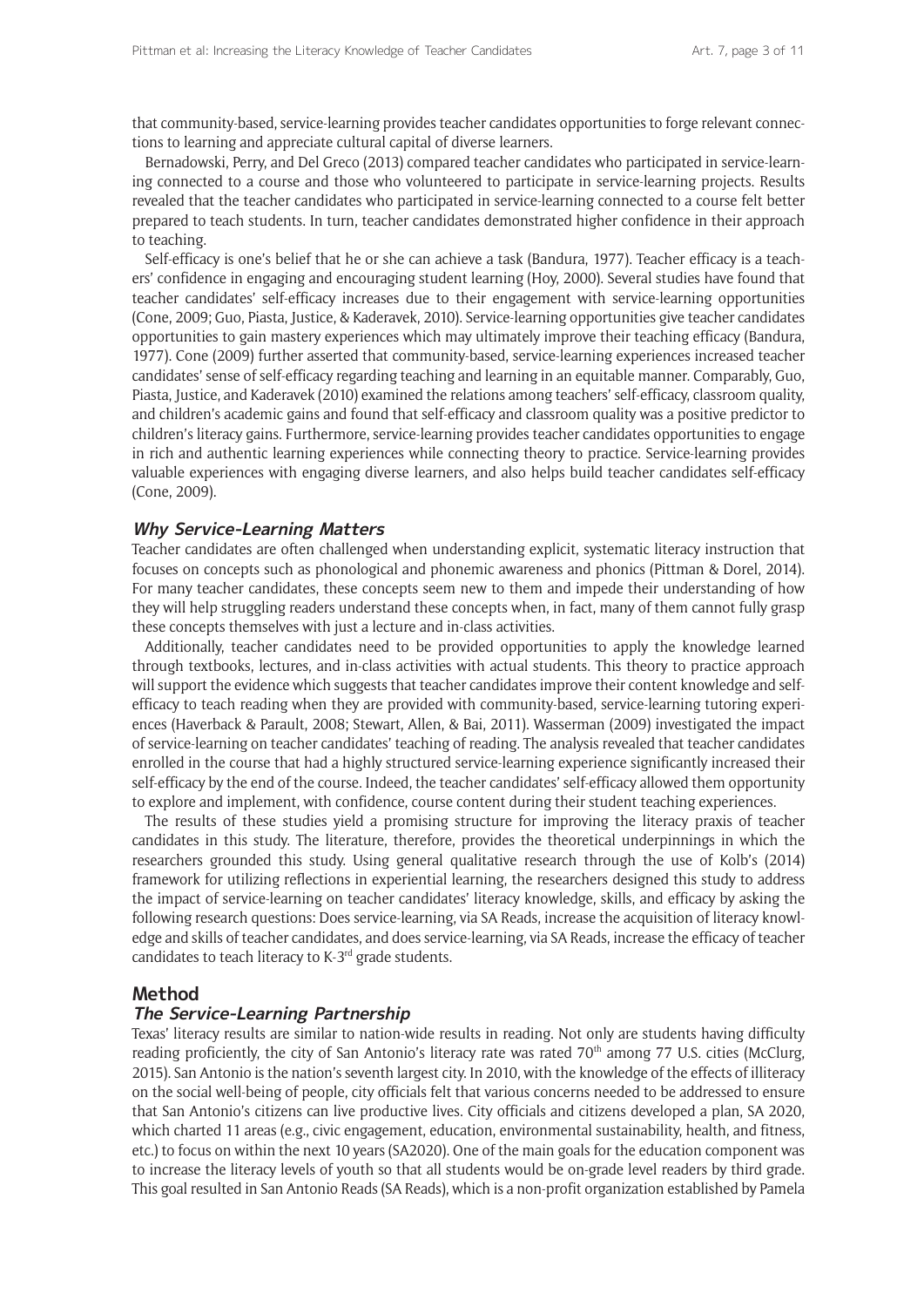Toman, a philanthropist in San Antonio. SA Reads provides the structure to develop the literacy skills of below grade-level readers. SA Reads is a subsidiary of Literacy San Antonio, Inc. (LSA) whose mission is to increase literacy and educational attainment in Bexar County (Literacy San Antonio).

Because of the fundamental value of increasing the literacy achievement of struggling readers in San Antonio, SA Reads approached education faculty at the local university to determine if the instructors would be interested in forming a partnership to help increase the literacy outcomes for elementary students in San Antonio. The faculty members regarded the partnership as beneficial since the teacher candidates needed experiences tutoring struggling readers, and the struggling readers would benefit from additional instruction in reading.

Although a purpose had been established, both parties had to reach a mutual agreement about clear and concise objectives. Not only were objectives required from local university and SA Reads, but partnership objectives were needed from the local school district. This triad aligned their objectives to ensure that the experience positively impacted all learners. SA Reads' main objective was to improve the elementary school students' literacy skills through scientific-based reading instruction (SBRI). The partner university's objective was to give teacher candidates experiences instructing struggling readers using SBRI, while the school district's key objective was to provide additional support to students who were struggling to read proficiently in hopes of increasing their literacy proficiency.

At the conception, SA Reads acted as the liaison between the local school district and university. SA Reads provided supports, such as: (1) delivering the professional development about the tutoring experience to the teacher candidates; (2) fingerprinting each teacher candidate; (3) developing the lesson sequence with guidance from the university's faculty; (4) matching each of the teaching candidates with two elementary students in one of the 11 schools; (5) maintaining office space and office hours at the university to support students by being available to answer any questions that arose; and (6) providing two feedback/focus group sessions per semester for teacher candidates, so they could reflect on the experience, practice, and procedures. Numbers five and six came later in the semester when the university's faculty felt that the teacher candidates had many issues that needed resolving immediately, as is the case with many new implementations. The major implementation problems at the beginning included: (1) teacher candidates not receiving their placement in a timely fashion; (2) teacher candidates not being able to reach the SA Reads staff on the telephone when a problem arose; (3) teacher candidates not being able to receive the time they wanted; (4) teacher candidates not being able to tutor, at all; and (5) teacher candidates who did not have transportation. The university's faculty, therefore, met with SA Reads' staff to alert them that service-learning could not proceed unless numbers five and six of the SA Reads supports were applied. SA Reads immediately employed the changes.

SA Reads' staff held office hours, which alleviated teacher candidates' discussions during class time that focused on complications about placements, transportation, and communication, and not the tutoring experience itself. The teacher candidates could visit SA Reads' staff during office hours to solve any problems. For example, if a teacher candidate did not have transportation, the teacher candidate could visit the SA Reads on-campus office to be placed with a classmate at the same school at the same time. These potential roadblocks were greatly lessened with the establishment of SA Reads' on-campus and holding at least two feedback sessions throughout a semester.

The reading faculty redesigned an early literacy course to include the service-learning component needed to validate the SA Reads experience. The early literacy course focuses on science of teaching reading to students in grades kindergarten through third (K-3) grade. Each stakeholder agreed that teacher candidates who were pursuing Early Childhood (EC)-6<sup>th</sup> Grade, EC-6<sup>th</sup> Bilingual, and Special Education certifications, would complete ten hours of service-learning. The ten hours of service-learning was inclusive of a onehour of professional development on the implementation of the service-learning requirement and nine hours of actual tutoring experiences. Within the nine tutoring hours, teacher candidates tutored two K-3<sup>rd</sup> grade struggling readers for 30 minutes each week using the phonological awareness and phonics materials from the Florida Center for Reading Research (FCRR) Student Center Activities (Florida Center for Reading Research) which are SBRI activities. In addition, the teacher candidates conducted a read aloud or a partner reading with the student and asked higher level comprehension questions about the reading. Based upon school data, each of these skills was selected during the service-learning experience because the K-3 grade students were struggling in these areas.

Simultaneously, teacher candidates were learning the theory of reading development in the early literacy course. The teacher candidates, therefore, were responsible for planning instruction prior to meeting the students each week. The teacher candidates had to use data to determine the appropriate instruction each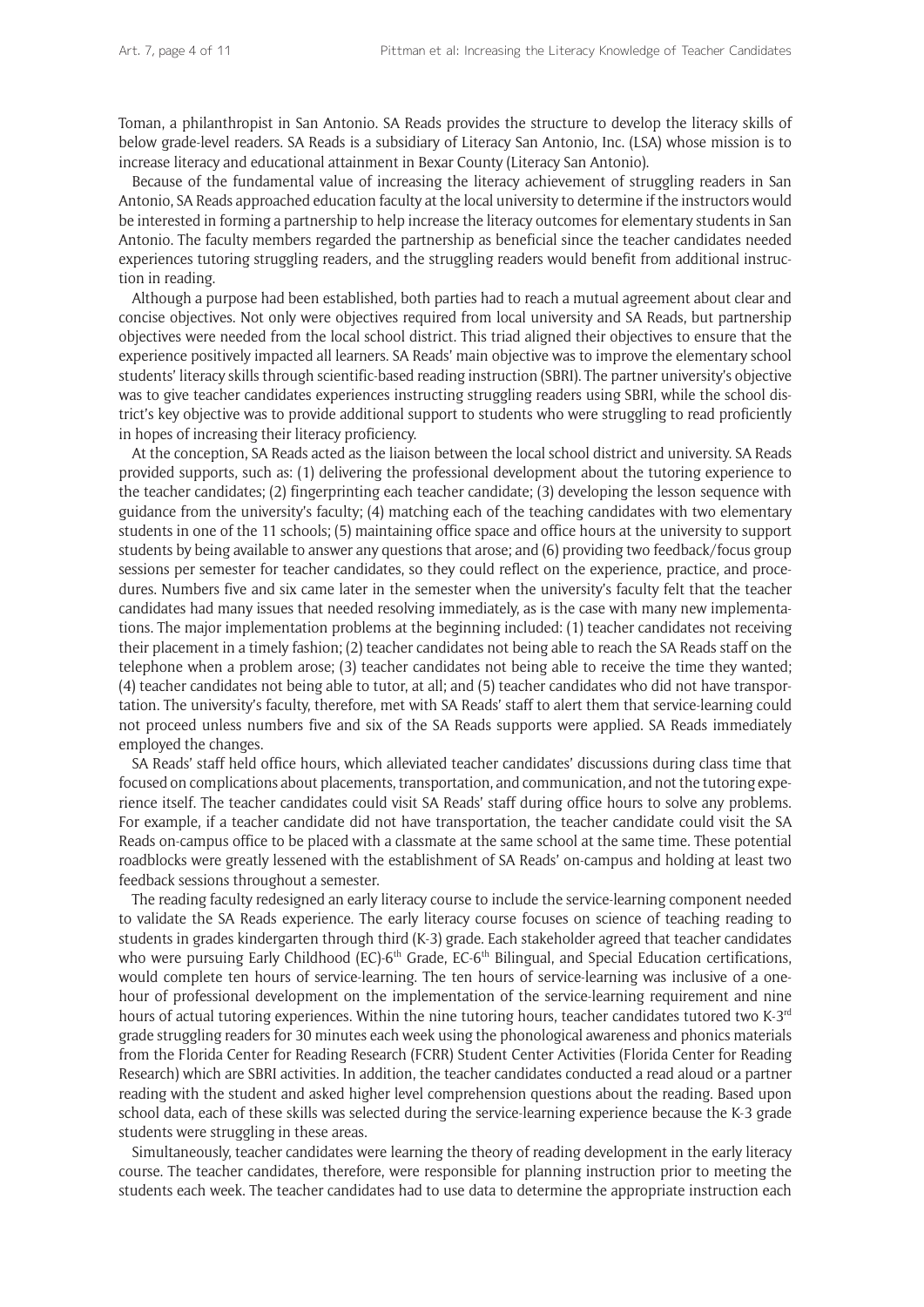student needed, since the students were receiving individualized instruction. The teacher candidates were able to apply theory using practical lessons to help the struggling readers.

Using this model also helped teacher candidates confirm their knowledge of how best to teach difficult literacy concepts to students. The teacher candidates benefitted from the service-learning experience, as evidenced by the hours logged into the SA Reads login digital platform, which required a reflection after each tutoring session. SA Reads shared the login data and reflections with the faculty. Additionally, teacher candidates had to complete a reflection of the overall experience and discuss their experience during in-class discussions. The service-learning requirement counted for 15% of a teacher candidate's grade in the course.

The school district had a need to increase the students' literacy abilities since the students were continually performing below grade level in reading. SA Reads sought the target district because of the low performance on the state mandated State of Texas Assessment of Academic Readiness (STAAR) test and diagnostic screening tests in the earlier grades. Additionally, the school district has 11 elementary schools and student demographics which are indicative of the area where the district is geographically located: 91.1% Hispanic, 5% Caucasian, 1.6% African American, 1% (2 or more races/ethnicities), <1% Asian, <1% American Indian, and <1% Pacific Islander. Because of the location of the school district in relation to the university, the partnership was feasible since the teacher candidates could reach the schools within a few miles.

The program matched approximately 104 teacher candidates to two students each. The large number of students receiving tutoring services received customized reading instruction. It would be difficult for the classroom teacher to instruct each struggling reader one-on-one during class time, as the need is so high within the district. Hence, the partnership benefits the students and the teachers within the school district.

#### **Reciprocity**

Each party benefitted from the service-learning experience. First, SA Reads, a non-profit organization, was able to operate at a larger scale due to the ability to partner with the local university to provide tutoring to young students. Partnering with the university allowed SA Reads to maximize their efforts by serving a larger number of struggling readers. Although the SA Reads organization allowed the San Antonio community an opportunity to volunteer to tutor, the volume of tutors came from the teacher candidates enrolled in the abovementioned courses at the university.

Likewise, the university's teacher candidates benefited because they were able to support a communitybased organization to tutor students in literacy, which allowed teacher candidates an ability to gain experiences in teaching struggling readers. The experience was necessary because the majority of the teacher candidates at the university remain in Texas once they become certified teachers. Based upon state and city data, the teacher candidates need a vast array of experiences instructing struggling readers, as the teacher candidates will encounter many struggling readers once employed, and experiences such as this builds teacher candidates self-efficacy to teach reading to struggling readers.

Lastly, the service-learning experience was advantageous for the elementary students because the students were able to receive personalized instruction. Outside of the one-on-one instruction the students received, they were able to have an ally in the teacher candidate who was interested in supporting their learning. The teacher candidates built rapport with the students, which encouraged the students to become motivated. At the tutoring experience, the students received additional practice on skills that they had not mastered. The students were able to practice these skills using engaging activities. Additionally, the students were able to practice reading aloud to one empathic listener saving them from possible embarrassment that many struggling readers feel when reading aloud in the classroom. Overall, the students were able to expand their literacy attainment by participating in the experience.

#### **Program Sustainability and Expansion**

The service-learning experience positively impacted both the teacher candidates and students. With the K-3 success, it was recommended that the experience be expanded to teacher candidates who were enrolled in a literacy course focused on grades four through eight (4–8). Since the procedures and processes were in place, the expansion was fairly easy to implement. Teacher candidates pursuing the aforementioned degree plans took both courses, generally in two separate semesters with enrollment in the early literacy course first. The emphasis of the tutoring was on fourth grade students, as leadership at the school district felt that tutoring fourth graders would be valuable as the focus was on writing and comprehension; areas that are tested in fourth grade. The tutoring sessions included extensive instruction centered around vocabulary development, comprehension, and writing. The processes and procedures were the same as the tutoring, which were established for the K-3 grade students and the teacher candidates. At the beginning of each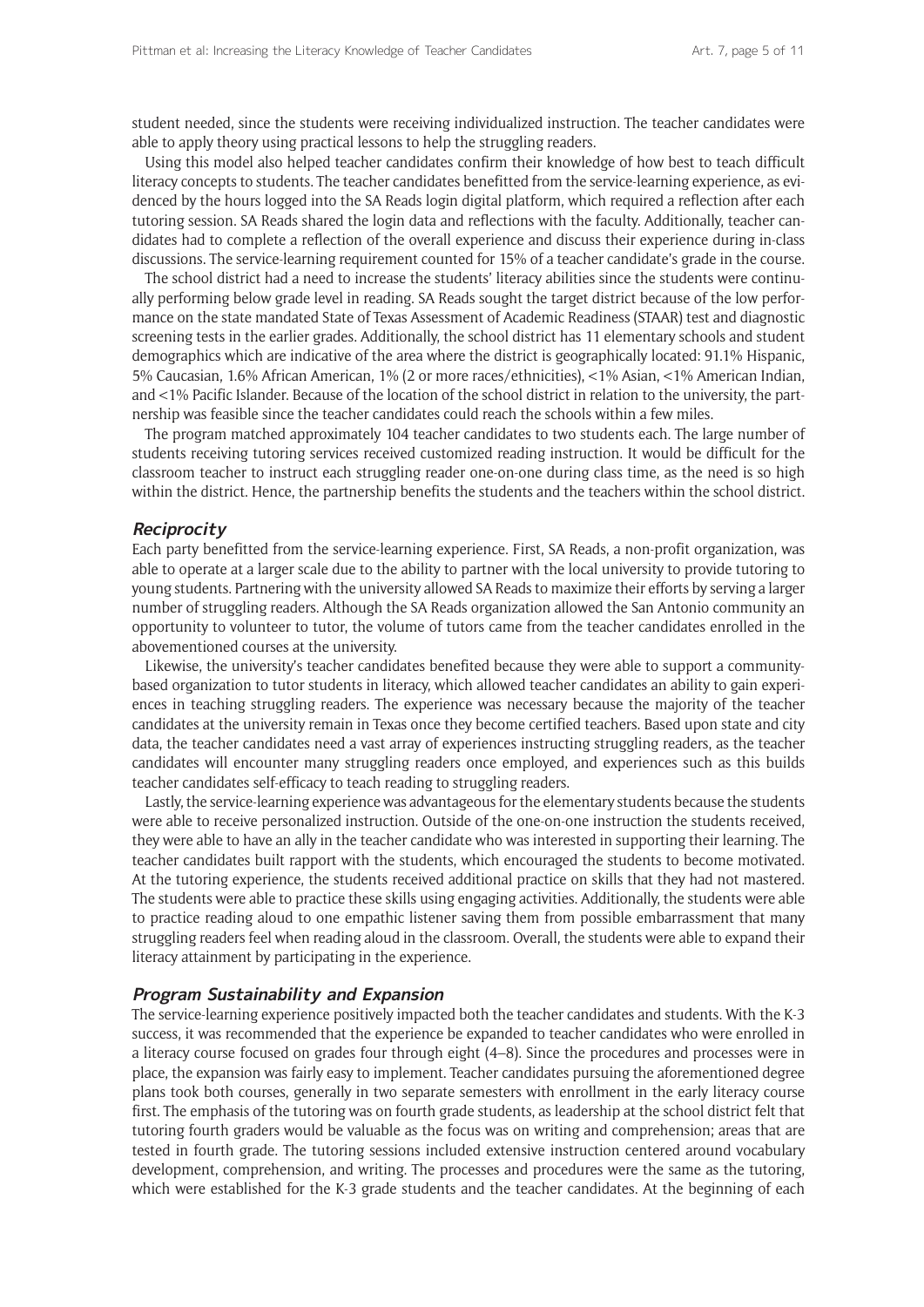academic year, the SA Reads staff meet with university faculty to determine if any revision to the program needs to be executed. A careful review of the experience is always warranted, as a review is necessary to sustain the program. Overall, the experience at the various grade levels gave teacher candidates opportunities to learn about literacy development at two different grade levels. Furthermore, it allowed teacher candidates to address real needs in the school district over sustained time.

Through ongoing semesters, teacher preparation instructors continue to require service-learning in partnership with SA Reads. The service-learning experience includes each of the criteria asserted by Skinner and Chapman (1999), which includes being a curriculum-based community service that integrates classroom instruction with community service activities. Additionally, the service-learning experience had clear learning objectives, addressed the community over time, and supported critically analytic activities. Lastly, the experience included classroom discussions and written reflections.

### **Data Collection**

The data explored were part of a larger set of data collected over multiple semesters of participation in SA Reads. For the purpose of this study, one semester was selected in which 104 teacher candidates participated in SA Reads. As student enrollment in the early literacy courses is diverse each semester, the authors posit this is a purposeful sample representative of the larger data set. All teacher candidates enrolled in a total of four sections of the early literacy course were required to participate in the reflection portion of SA Reads. Thus, the authors sought a representative sample of teacher candidates through a purposeful sampling of those teacher candidates who were working with early literacy students. The researchers in this study were not teaching any of the early literacy classes during the collection period, increasing the privacy of the candidates and confidentiality of the responses.

The reflections examined in this study were paired with a pre and post survey that measured candidate's efficacy when teaching literacy skills, creating a mixed-methods structure. The purpose of this paper is to explore the impact of the SA Reads service-learning experience on the learners, community, and candidates' praxis in literacy. Therefore, the researchers/authors focused on the reflections of the participants.

### **Reflections**

Upon completion of the 9-week tutoring sessions, teacher candidates sent a reflection to a password protected email address. The prompt invited teacher candidates to write about their experience with servicelearning through SA Reads. Participants received in class reminders to send their reflections by the end of the semester, since one of the "Eight Principles of Best Practice for All Experiential Learning Activities" (National Society for Experimental Education, 2013) is to include reflection as it is vital to transforming the unexamined experience to a learning experience and tweaking the experience and assessing the outcomes. The researchers collected 104 reflections towards the end of the 16-week semester, and each reflection was numbered from one to 104. Using a random number generator, 25 of the reflections were selected for analysis.

### **Results**

The qualitative nature of this study provided the researchers with rich and authentic data that is indicative of what was gained in the classroom during the service-learning. The data were analyzed using NVivo software, with two researchers coding data to increase interrater reliability. The following themes emerged: *strength in literacy instruction, knowledge of practice*, and *tutoring and strategies.*

## **Strength in Literacy**

*Strength in literacy* instruction was a theme that many participants identified as an area of growth. One participant stated, "as for me, I gained being able to work one on one with the students and realizing what their weaknesses were. It's different from just seeing on the computer what their weaknesses are from working with them in person". This idea is one that teacher candidates often have as they begin to enter classrooms with little to no experience. When teacher candidates, therefore, understand their weaknesses, it allows them the opportunity to begin to address them prior to certification. Steps, such as these, align with increasing their confidence in teaching, thus their self-efficacy (Bandura, 1977; Cone, 2009).

### **Knowledge of Practice**

The second theme, *knowledge of practice*, was evident as the participants gained knowledge of not only literacy instructional practices but also effective pedagogical practices. For example, the idea of time management and flexibility was outlined throughout. One participant stated, "I learned that I have to be flexible,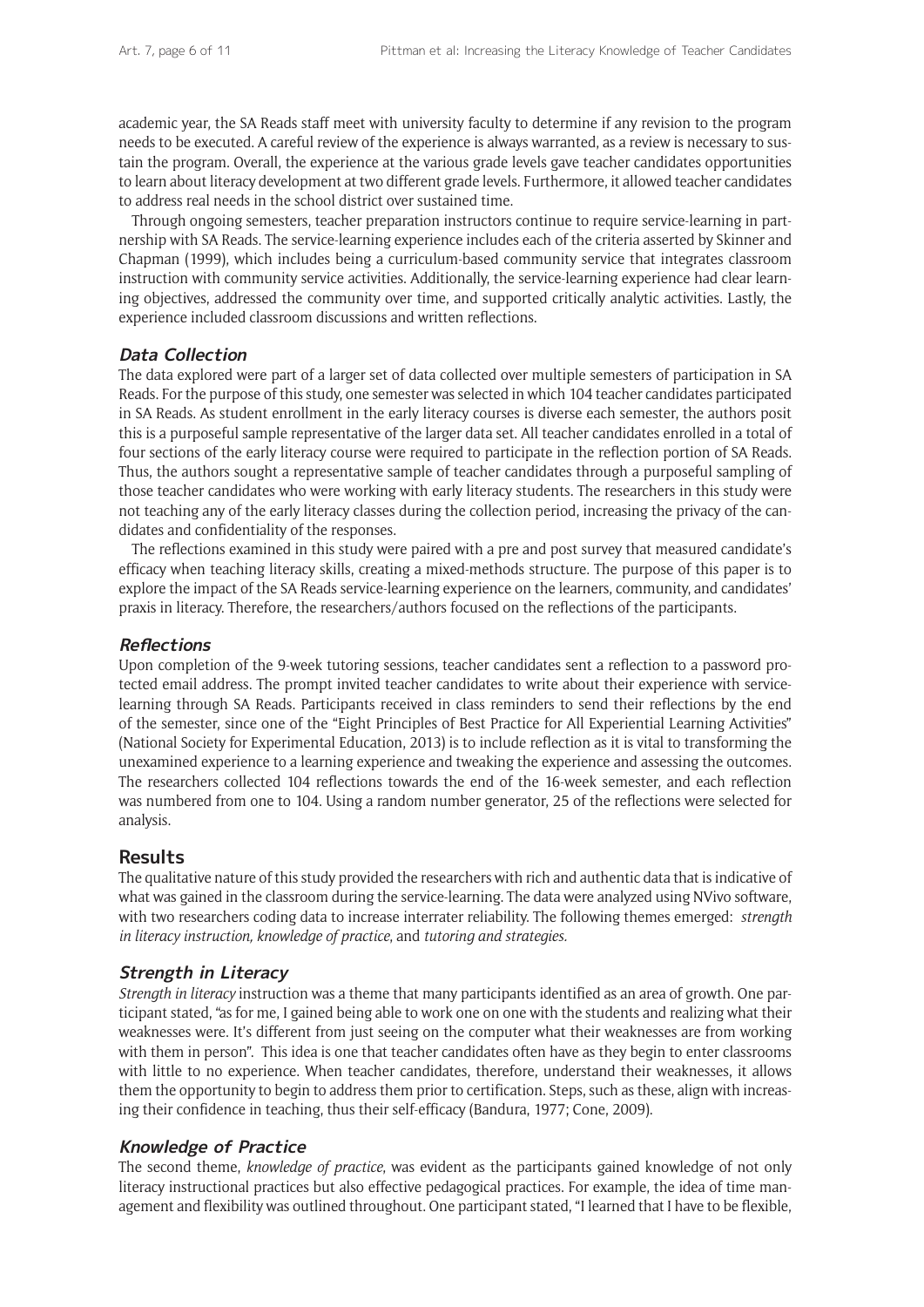just as I had to do in order to figure out how to do what needed to get done in the short timeframe". Another participant reflected:

This experience taught me how to teach in different methods to different students. It also taught me how to adapt to new settings and jump right into the lesson at hand. I strongly suggest student teachers should take full advantage of this mandatory program one must fulfill. Everyone should be exposed to this program because working with a few students will prepare you for working with a hand-full and working with a hand-full, will eventually prepare you for not being shy or intimidated by the time you teach a class full of students.

The service-learning opportunity allowed for students to experience first-hand the demands of time and how teachers have to manage time and allow for flexibility in their time. This opportunity provided an authentic experience for teacher candidates (National Society for Experiential Learning, 2013).

### **Tutoring and Strategies**

Finally, the third theme was *tutoring and strategies*, specifically, how students gained knowledge of different strategies through the tutoring experiences. Participants described their lack of experience prior to this service-learning opportunity as being minimal. One participant began by stating, "I have never tutored a child in any subject until this semester and I was overwhelmed at the thought of doing it". She went on to describe her feelings after the experience,

I felt completely unprepared and thought there was no way I was going to be able to help these kids become better readers when I had no idea what I was doing. I learned a lot from this experience, specifically about resources I knew nothing about prior to tutoring

Another participant reflected,

As a tutor, SA Reads encouraged higher levels of thinking by helping me understand the concepts of reading and developing my own study strategies. The program increased my motivation to learn more in order to maintain a new role and also encouraged a higher level of thinking. It built a relationship between me, the teachers, and the librarian. It prepared me for my future educational career.

These themes were relevant across the reflections analyzed and support the earlier study's premise (Pittman & Dorel, 2014), that hands-on learning is equally, if not more, important as in class learning when shaping future teachers' perspectives. Additionally, the teacher candidates stated they increased their knowledge through the experience, and Skinner and Chapman (1999) posit that knowledge should expand as a positive impact of service learning.

## **Discussion**

A critical piece to implementing service-learning into any course requires a relationship with a partner or community-based organization that demonstrates a great need. As Skinner and Chapman (1999) assert, there must be clear goals tied to the course and service-learning collaborative; therefore, it is essential for one to know how the course content relates to the service-learning opportunity. Once the instructor is clear about the objectives and the goals that candidates are to accomplish, then the instructor should research local community-based organizations to integrate service-learning into the course. Each of these processes was utilized in the community partnership. Because of maintaining clear goals and collaborative efforts, 1,600 teacher candidates and 1,300 students (kindergarten-4<sup>th</sup> grade) have participated in SA Reads in the eight-year partnership. The teacher candidates change from Fall semester to Spring semester, while the students remain in SA Reads for the entire academic year. It means, that a student will receive two tutors for the academic year.

The research had a positive impact on teacher candidates. The first research question was does servicelearning, via SA Reads, increase the acquisition of literacy knowledge and skills of teacher candidates. As evidenced by the reflections, the teacher candidates were able to learn about new resources to aid in tutoring students in literacy. The FCRR Student Center Activities have been widely used across the nation and are often cited as a major resource for improving students' literacy attainment (Donelson & Donelson, 2009; Rief & Stern, 2010) In addition, the teacher candidates were able to determine the literacy strengths and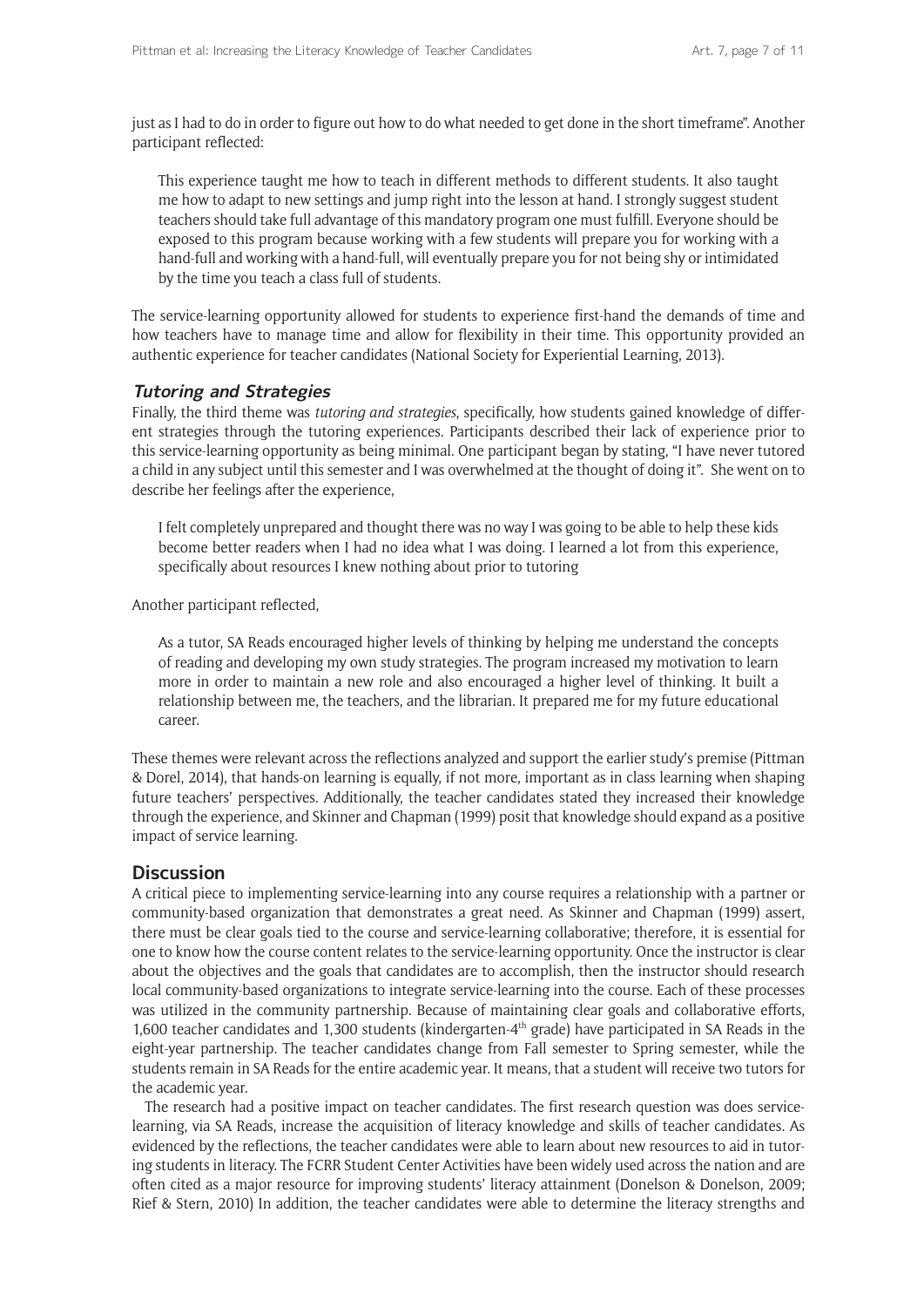weaknesses of the students. This knowledge is pivotal in preparing students to become better readers. If a teacher cannot tell what reading problem(s) the student is having, it would be difficult to provide support for that student. Moreover, one teacher candidate even stated that the teacher candidate increased his/her own knowledge of literacy concepts and is able to use the literacy skills as his/her own study strategies.

Likewise, the teacher candidates were able to increase their efficacy in teaching literacy to K-3<sup>rd</sup> grade students. The second research question does service-learning, via SA Reads, increase the efficacy of teacher candidates to teach literacy to  $K-3<sup>rd</sup>$  grade students, was answered by teacher candidates. One student reflected upon her growth from feeling unprepared to feeling more prepared to teach reading. Additionally, a teacher candidate stated that she was motivated to learn more about teaching reading. Lastly, a student stated that this experience prepares teacher candidates to work with a few students, but the experience will, then, help with teaching literacy to a full-class of students.

SA Reads is a partnership that works. As the reflections reveal, the teacher candidates built their confidence through SA Reads and built their literacy knowledge, evidenced by how candidates related the course content (theory) to the service-learning (practice). Barnes and Caprino (2016) suggest that through student reflections they are able to make connections between this notion of theory to practice and that instructors should encourage students to reflect through a critical lens to help achieve academic and personal growth through this experience. The goal of the SA Reads reflections was for teacher candidates to examine their growth as a professional and to determine whether SA Reads tutoring aided in their personal and professional development.

#### **Implications**

Service-learning opportunities provide teacher candidates with experiences that reflect what they may encounter once they become a certified teacher. Dewey (1938) recommends giving students those realistic experiences. Additionally, the National Society for Experiential Education (2013) recommends that these experiences have authenticity, whereas service-learning must have a real word perspective and/or be valuable and significant in regards to a realistic setting or situation, including relationships within the experience. The collaboration between the university and SA Reads provided teacher candidates with authentic experiences, especially in tutoring struggling readers in literacy given the city's undesirable literacy rates.

It is critically important that teacher candidates build self-efficacy (Bandura, 1977) in teaching, especially teaching literacy. Comprehending text is an important skill that students must master in order to be successful in other content areas. When a teacher lacks self-efficacy in teaching literacy, it can hinder a student from being successful in all of her classes because the student may not be fully prepared by the teacher. Given the national literacy deficits, whereas nearly 60% of United States' fourth grade students are not reaching a level of proficiency in reading (National Assessment of Educational Progress, 2017), it was important for the partnership to give teacher candidates experiences that would help build their self-efficacy in teaching reading, thus making them more confident teachers.

Furthermore, it was important to place the teacher candidates in an urban environment with a diverse student population. Because many of the teacher candidates remain in the local area after graduating, teacher candidates needed experiences with students who may be culturally different from them. The premise was to ensure that teacher candidates were aware of the biases, explicit and/or implicit, that they may have towards students who, for various reasons, may be different than them. Being aware of these biases can lead teacher candidates to being culturally competent, which initiates the process of teachers removing any cultural deficits and begin aiming for social justice teaching (Bell, Horn, & Roxas, 2007).

The benefits of incorporating service-learning into courses must have a positive impact on learning. Recommendations include following the service-learning guidelines set forth by Skinner and Chapman (1999) and dedicating time to finding service-learning experiences that will clearly allow teacher candidates to expand their knowledge of key concepts in the designated course, while making a positive difference in the lives of children or adults in the process. Successful implementation requires proper pre-planning, which includes researching, building the partnership with the organization(s), and defining goal(s) on both accounts. The authors only had access to the reflections of the teacher candidates, therefore, the teacher candidates' reflections could only be analyzed.

Furthermore, studies on the benefits of service-learning and teacher self-efficacy would be beneficial to the field. Research should include collecting longitudinal data on whether the teacher candidates, once graduated and certified, use the knowledge learned through their service-learning experience(s) to improve the literacy outcomes for the students enrolled in their class(es). In addition, research should focus on the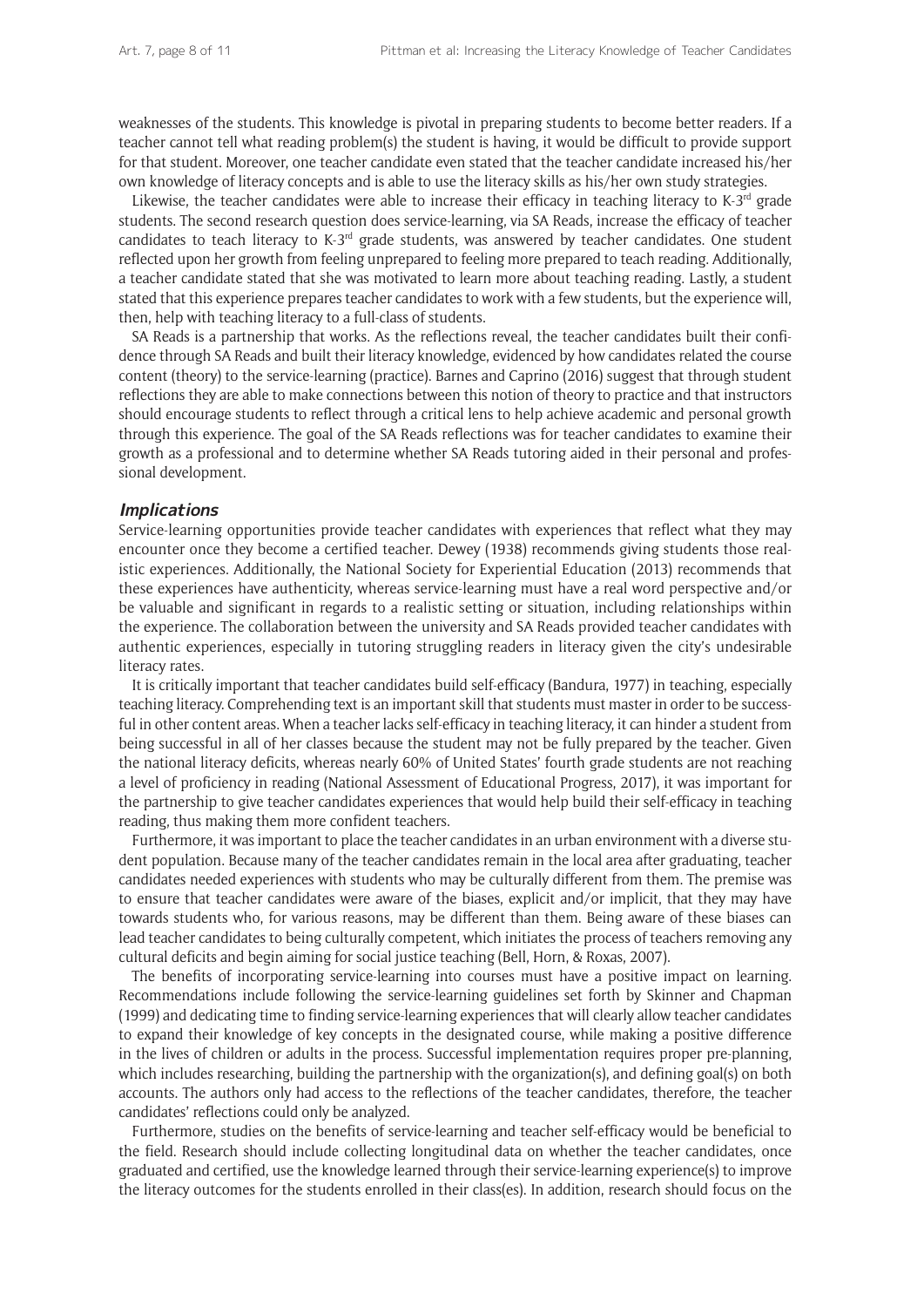impact of service-learning opportunities in mentoring other teachers in areas of diversity, self-efficacy and literacy knowledge. Another area for exploration would be whether or not service-learning decreases the cultural deficit perspective that teacher candidates sometimes possess.

### **Conclusion**

This article aimed to: (1) explain how service-learning is mutually beneficial to teacher candidates, students, and the service provider(s); (2) explain why service-learning with reflection matters in improving teacher candidates' literacy knowledge; and (3) provide a service-learning partnership example that involved teacher candidates, students, and a local organization. Service-learning opportunities, such as SA Reads, have positive impacts on participants, the tutor, and the tutee. The goal is to encourage instructors to consider servicelearning as a valuable source for connecting knowledge to practical application. This notion of theory to practice will motivate teacher candidates to continue to strive to increase their learning and knowledge in literacy education, for a relationship exists between teachers' knowledge, teachers' observed teaching capability, and classroom reading achievement levels (Moats & Foorman, 2003).

Service-learning experiences, such as SA Reads, give teacher candidates opportunities to build confidence in their knowledge and teaching competence to thereby increase students' reading achievement levels. If more teacher preparation programs offered similar experiences for teacher candidates, the teacher candidates could increase their content knowledge prior to certification, thus giving them the confidence and self-efficacy to remain in the classroom, as teacher retention continues to be a problem in schools in the United States.

## **Competing Interests**

The authors have no competing interests to declare.

### **References**

- **Allen, J., Gregory, A., Mikami, A., Lun, J., Hamre, B.,** & **Pianta, R.** (2013). Observations of effective teacherstudent interactions in secondary school classrooms: Predicting student achievement with the classroom assessment scoring system-secondary. *School Psychology Review*, *42*(1), 76–98.
- **Bandura, A.** (1977). Self-efficacy: Toward a unifying theory of behavioral change. *Psychological Review*, *84*(2), 191–215.<https://doi.org/10.1037/0033-295x.84.2.191>
- **Barnes, M. E.** & **Caprino, K.** (2016). Analyzing service-learning reflections through Fink's taxonomy. *Teaching in Higher Education, 21*(5), 557–575.<https://doi.org/10.1080/13562517.2016.1160221>
- **Bell, C. A., Horn, B. R.,** & **Roxas, K. C.** (2007). We know it's service, but what are they learning? Preservice teachers understanding of diversity. *Equity & Excellence in Education, 40*(2)*,* 123–133*.* [https://doi.](https://doi.org/10.1080/10665680701218467) [org/10.1080/10665680701218467](https://doi.org/10.1080/10665680701218467)
- **Bernadowski, C., Perry, R.,** & **Del Greco, R.** (2013). Improving preservice teachers' self-efficacy through service-learning: Lessons learned. *International Journal of Instruction, 6*(2), 67–86.
- **Chall, J. S.** (1983). *Stages of reading development*. New York, NY: McGraw-Hill.
- **Cone, N.** (2009). Community-based service-learning as a source of personal self-efficacy: Preparing preservice elementary teachers to teach science for diversity. *School Science and Mathematics*, *109*(1), 20–30. <https://doi.org/10.1111/j.1949-8594.2009.tb17859.x>
- **Cone, N.** (2012). The effects of community-based service-learning on preservice teachers' beliefs about the characteristics of effective science teachers of diverse students. *Journal of Science Teacher Education, 23*(8), 889–907.<https://doi.org/10.1007/s10972-012-9305-0>

**Dewey, J.** (1938). *Experience and education*. New York, NY: Collier.

- **Donelson, W. J.** & **Donelson, R. W.** (2009). *Implementing response to intervention*. Huntington Beach, CA: Shell Education.
- **Florida Center for Reading Research** (n.d.). Retrieved from<http://fcrr.org/>
- **Guo, Y., Piasta, S. B., Justice, L. M.,** & **Kaderavek, J. N.** (2010). Relations among preschool teachers' selfefficacy, classroom quality, and children's language and literacy gains. *Teaching and Teacher Education*, *26*(4), 1094–1103.<https://doi.org/10.1016/j.tate.2009.11.005>
- **Hamre, B. K.,** & **Pianta, R. C.** (2006). Student-teacher relationships. In G. G. Bear & K. M. Minke (Eds.), *Children's needs III: Development, prevention, and intervention* (pp. 59–71). Bethesda, MD: National Association of School Psychologists.
- **Harrison, L. M.** (2013). Service-learning and its impact on middle level preservice teachers' learning from field experiences. *Middle Grades Research Journal, 8*(3)*,* 23–38.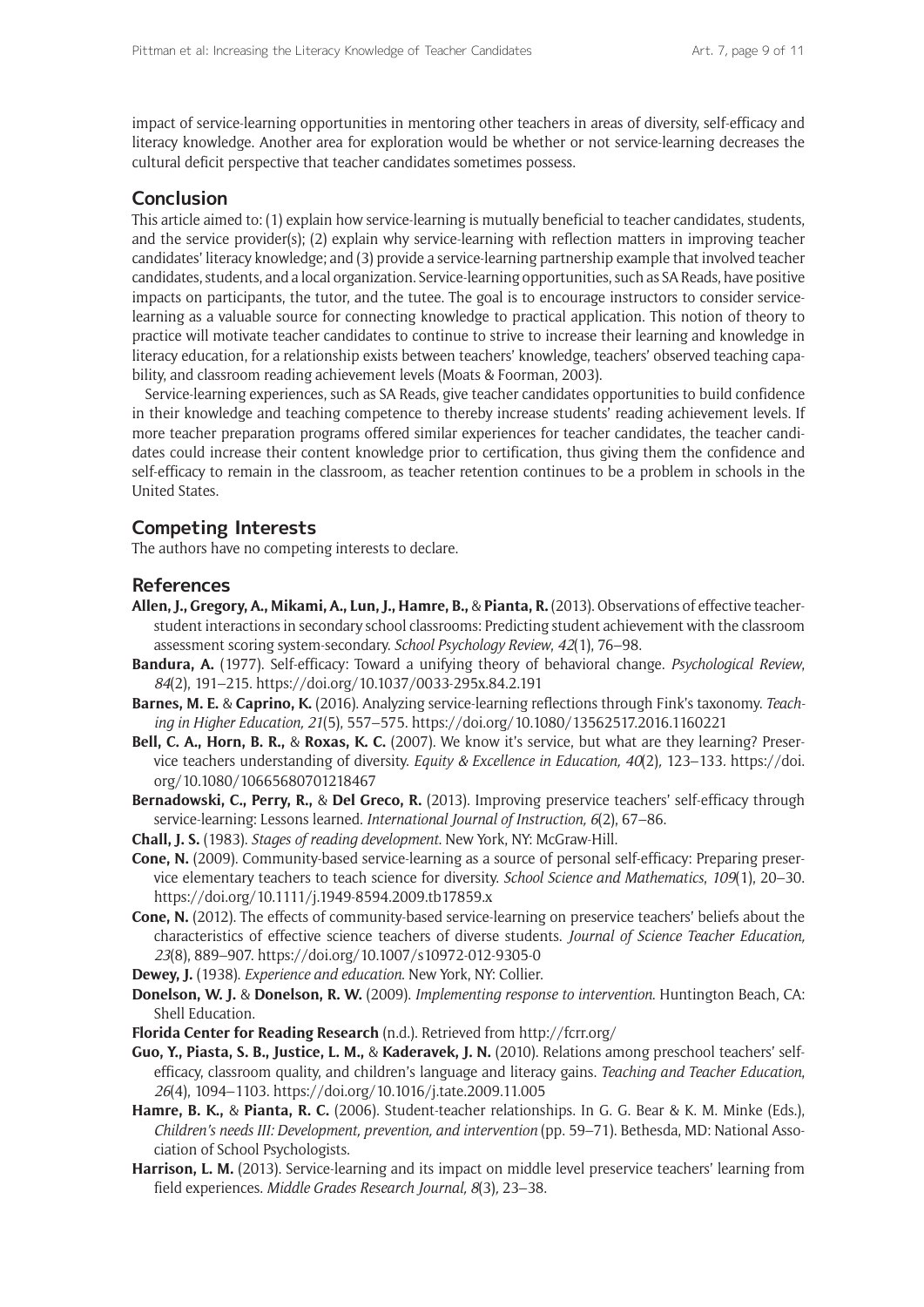- **Haverback, H. R.** & **Parault, S. J.** (2008). Pre-service reading teacher efficacy and tutoring: A review. *Educational Psychology Review, 20*(3)*,* 237–255. <https://doi.org/10.1080/13611260903050171>
- **Hoy, A. W.** (2000). *Changes in teacher efficacy during the early years of teaching.* Paper presented at the Annual Meeting of the American Educational Research Association, New Orleans.
- **Joshi, R. M., Binks, E., Hougen, M., Dahlgren, M. E., Ocker-Dean, E.,** & **Smith, D. L.** (2009). Why elementary teachers might be inadequately prepared to teach reading. *Journal of Learning Disabilities*, *42*(5), 392–402.<https://doi.org/10.1177/0022219409338736>
- **Kolb, D. A.** (2014). *Experiential learning: Experience as the source of learning and development* (2<sup>nd</sup> ed.). Upper Saddle River, NJ: Pearson.
- **Ladson-Billings, G.** (2006). It's not the culture of poverty, it's the poverty of culture: The problem with teacher education. *Anthropology and Education Quarterly*, *37*(2), 104–109. [https://doi.org/10.1525/](https://doi.org/10.1525/aeq.2006.37.2.104) [aeq.2006.37.2.104](https://doi.org/10.1525/aeq.2006.37.2.104)
- **Literacy San Antonio** (n.d.) Retrieved from <http://www.literacysanantonio.com/>
- **Moats, L.C.** (1999). *Teaching reading is rocket science: What expert teachers of reading should know and be able to do.* Washington, DC: American Federation of Teachers.
- **Moats, L. C.,** & **Foorman, B. R.** (2003). Measuring teachers' content knowledge of language and reading. *Annals of Dyslexia, 53*, 23–45. [https://doi:10.1007/s11881-003-0003-7](https://doi.org/10.1007/s11881-003-0003-7)
- **McClurg, J.** (2015, April 10). *Minneapolis ranked most literate city*. USA Today. Retrieved from [http://www.](http://www.usatoday.com/story/life/books/2015/04/10/americas-most-literate-cities-minneapolis/25531751/) [usatoday.com/story/life/books/2015/04/10/americas-most-literate-cities-minneapolis/25531751/](http://www.usatoday.com/story/life/books/2015/04/10/americas-most-literate-cities-minneapolis/25531751/)
- **National Assessment of Educational Progress** (2017). *The nation's report card: Reading 2017.* Washington, DC: National Center for Educational Statistics.
- **National Society for Experiential Education.** (2013). Eight principles of best practice for all experiential learning activities. Retrieved from <https://www.nsee.org/8-principles>
- **Paine, L.** (1990). Orientation towards diversity: What do prospective teachers bring? Report 89-9. National Center for Research on Teacher Education, East Lansing, MI.
- **Pianta, R. C.** (2016). Teacher–student interactions: Measurement, impacts, improvement, and policy. *Policy Insights from the Behavioral and Brain Sciences*, *3*(1), 98–105. [https://doi.](https://doi.org/10.1177/2372732215622457) [org/10.1177/2372732215622457](https://doi.org/10.1177/2372732215622457)
- **Pianta, R.C., Hamre B.K., Allen J.P.** (2012) Teacher-student relationships and engagement: Conceptualizing, measuring, and improving the capacity of classroom interactions. In: Christenson S., Reschly A., Wylie C. (Eds.) *Handbook of research on student engagement*. Boston, MA: Springer.
- **Pittman, R. T.,** & **Dorel, T. G.** (2014). Experiential learning and literacy: Preservice teachers' perspectives. *Journal of Literacy and Language Education, 10*(2)*,* 87–98.
- Pittman, R. T., Zhang, S., Binks-Cantrell, E., Hudson, A., Joshi, R. M. (2019). Teachers' knowledge about language constructs related to literacy skills and student achievement in low socio-economic status schools. *Dyslexia, 25*(3)*,* 1–20. <https://doi.org/10.1002/dys.1628>
- **Rief, S. F.** & **Stern, J. M.** (2010). *The dyslexia checklist: A practical reference for parents and teachers*. San Francisco, CA: Jossey-Bass.
- **SA2020.** (n.d.). Retrieved from<https://www.sa2020.org/>
- **Silverman, S.K.** (2011) Cultural deficit perspective. In: Goldstein S., Naglieri J.A. (Eds.) *Encyclopedia of child behavior and development*. Boston, MA: Springer.
- **Skinner, R.,** & **Chapman, C.** (1999). *National center for education statistics: Service-learning and community service in K-12 public schools.* Rockville, MD: U.S. Department of Education, Office of Research and Improvement.
- **Stanovich, K. E.** (1986). Matthew effects in reading: Some consequences of individual differences in the acquisition of literacy. *Reading Research Quarterly, 21*(4)*,* 360–406. <https://doi.org/10.1598/rrq.21.4.1>
- **Stewart, T., Allen, K. W.,** & **Bai, H.** (2011). The effects of service-learning participation on pre-internship educators' teachers' sense of efficacy. *Alberta Journal of Educational Research, 57*(3), 298–316.
- **Wade, R. C.** (2000). Service-learning for multicultural teaching competency: Insights from the literature for teacher educators. *Equity & Excellence in Education, 33*(3), 21–29. [https://doi.](https://doi.org/10.1080/1066568000330304) [org/10.1080/1066568000330304](https://doi.org/10.1080/1066568000330304)
- **Wall, C. R. G.** (2017). Bridging understanding between preservice teachers and diverse students through service-learning. *Teaching Education, 28*(20), 178–193.<https://doi.org/10.1080/10476210.2016.1236784>
- **Wasserman, K. B.** (2009). The role of service-learning in transforming teacher candidates' teaching of reading. *Teaching and Teacher Education, 25*(8), 1043–1050. <https://doi.org/10.1016/j.tate.2009.04.001>